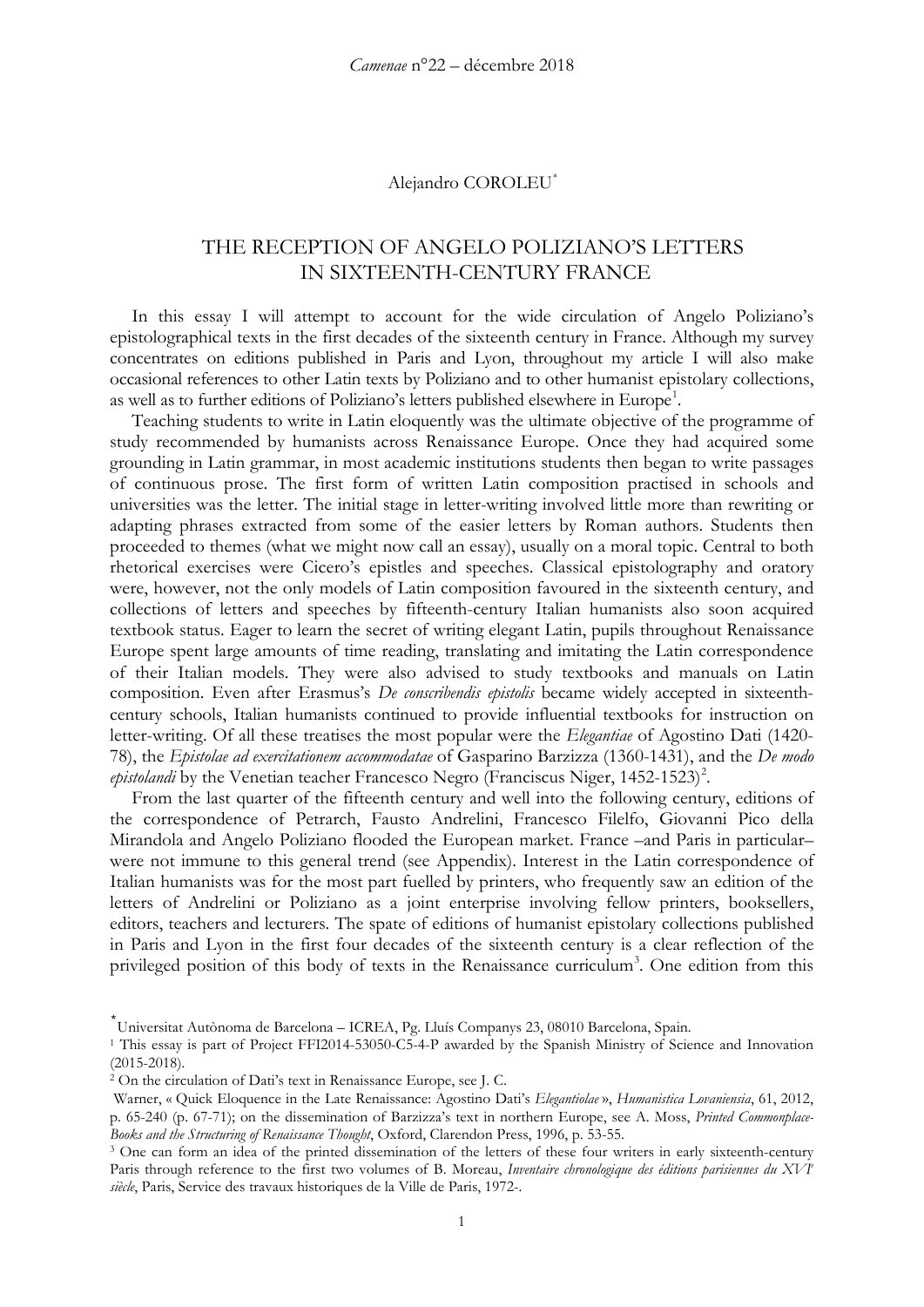large bibliographical corpus is especially noteworthy. In September 1503 Josse Bade prepared an edition of the last twenty-one books of Francesco Filelfo's correspondence (books 17-37), which he dedicated to David Lauxius (David Loys or Lowis). A native of Edinburgh, Lauxius graduated from the University of Paris in 1495, and worked as a press-corrector in the French capital before becoming a schoolmaster in Arras<sup>[4](#page-1-0)</sup>. Aware that other epistolographers were more elegant and eloquent, Bade nonetheless advised Lauxius to use Filelfo's correspondence with his young students as «nothing is more polished and clearer than Filelfo's letters» [5](#page-1-1) . At Arras Filelfo's collection was no doubt selected as a companion volume to the grammar by Giovanni Sulpizio (ca. 1440 - ca. 1506), an edition of which Bade also dedicated to Lauxius later that year. The choice of Sulpizio's grammar was not coincidental on the part of Bade and Lauxius: the manual includes an appendix «on composing and embellishing letters» («*de componendis ornandisque epistolis*»), a series of precepts on letter-writing which the schoolmaster could intersperse with readings from Filelfo's Latin correspondence<sup>[6](#page-1-2)</sup>.

Among Italian authors of Latin letters Poliziano was perhaps the one who attracted the most attention in early sixteenth-century France. Poliziano, as editor, had included his correspondence in a collection of epistles by Italian humanists, often himself and his addressees, which was first published in the posthumous *Opera omnia* of 1498[7](#page-1-3) . I would like to start by briefly examining the typology of French editions of Poliziano's correspondence, which in the end does not differ very substantially from that of other European locations. The texts, of course, featured in the Parisian and Lyonese editions of Poliziano's complete works, issued respectively by Bade and Sébastien Gryphe in the 1510s, 1520s and 1530s. The first individual edition of Poliziano's correspondence dates back, however, to 1499 when Bade edited the totality of Poliziano's Latin letters for the Lyon press of Nicolas Wolf, with whom Bade worked in the city between November 1498 and February of the following year. In the preface to this collective volume of Italian humanist epistolography -dedicated to Anton Koberger, «easily the best of booksellers»<sup>[8](#page-1-4)</sup>- Poliziano is accorded a prominent position by Bade: his letters open the collection, and the volume features an «epigramma de Angelo Politiano» at the end<sup>[9](#page-1-5)</sup>. Bade and Wolf's edition was reprinted in quick succession in the years to come: twice in Paris (by Thomas Kees for Denis Roce sometime between 1507 and 1511, and by Pierre Gaudoul in 1515), and once in Lyon around 1510 (by François Regnault).

Josse Bade realised that there was a market for Poliziano's correspondence. In 1517 he published a new edition of the letters, which now included an extensive commentary by François Du Bois (Franciscus Sylvius, ca. 1483-1536)<sup>10</sup>. A commentator on Cicero and Salllust, Du Bois was at that time professor of rhetoric at the Collège de Lisieux, from where he addressed his prefatory letter to his edition. Du Bois's annotations to Poliziano should therefore be considered as a natural development arising from his lecture-hall practice. Bade's 1517 edition was the first in

<span id="page-1-2"></span>

<span id="page-1-0"></span><sup>4</sup> On Lauxius, see E.F. Rice, jr., *The Prefatory Epistles of Jacques Lefèvre d'Etaples and Related Texts*, New York, Columbia University Press, 1972, p. 19-20.

<span id="page-1-1"></span><sup>5</sup> *Epistolarum Francisci Philelphi…unus et viginti libri reliqui qui post sedecim sunt reperti,* Paris, Badius Ascensius, 1503, sig. A 1v: « *Quamquam enim et elegantiores et argutiores iam prodierunt, quorumdam epistolae, nihil tamen est Philelphicis concinnius atque lucidius* » (copy used at the British Library, 1084 m. 4).<br><sup>6</sup> Bade himself wrote a *De epistolis componendis compendium* (Paris, Badius Ascensius, 1504).<br><sup>7</sup> For the printing history of Poliziano's letters, see M. Martel

<span id="page-1-3"></span>p. 205-265.<br><sup>8</sup> See P. White, *Jodocus Badius Ascensius: Commentary, Commerce and Print in the Renaissance*, Oxford, Oxford University

<span id="page-1-4"></span>Press, 2013, p. 148, n. 11.

<span id="page-1-5"></span><sup>9</sup> *Illustrium virorum epistolae meri sales, merae facetiae, meri lepores, merae argutiae, merae urbanitates, merae delitiae, merae veneres venerumque gratiae*, Lyon, 1499, sig. a 1r : « […] *legat epistolas quibus Politianus, cuius primae ac plurimae censentur hic partes, sic scribendum contendit ac se scripsisse fatetur* ».

<span id="page-1-6"></span><sup>10</sup> *Illustrium virorum epistolae ab Angelo Politiano collectae, et a Francisco Sylvio Ambianate diligenter expositae*, Paris, Badius Ascensius, 1517. On Du Bois, see M.-M. de La Garanderie, *Christianisme et lettres profanes: essai sur l'humanisme français (1515-1535) et sur la penseé de Guillaume Budé*, Paris, Champion, 1995, p. 109-112 and J. Lecointe, *La* Poetica *de François Dubois*, Habilitation thesis, Paris, Université de Paris-Sorbonne, 2000.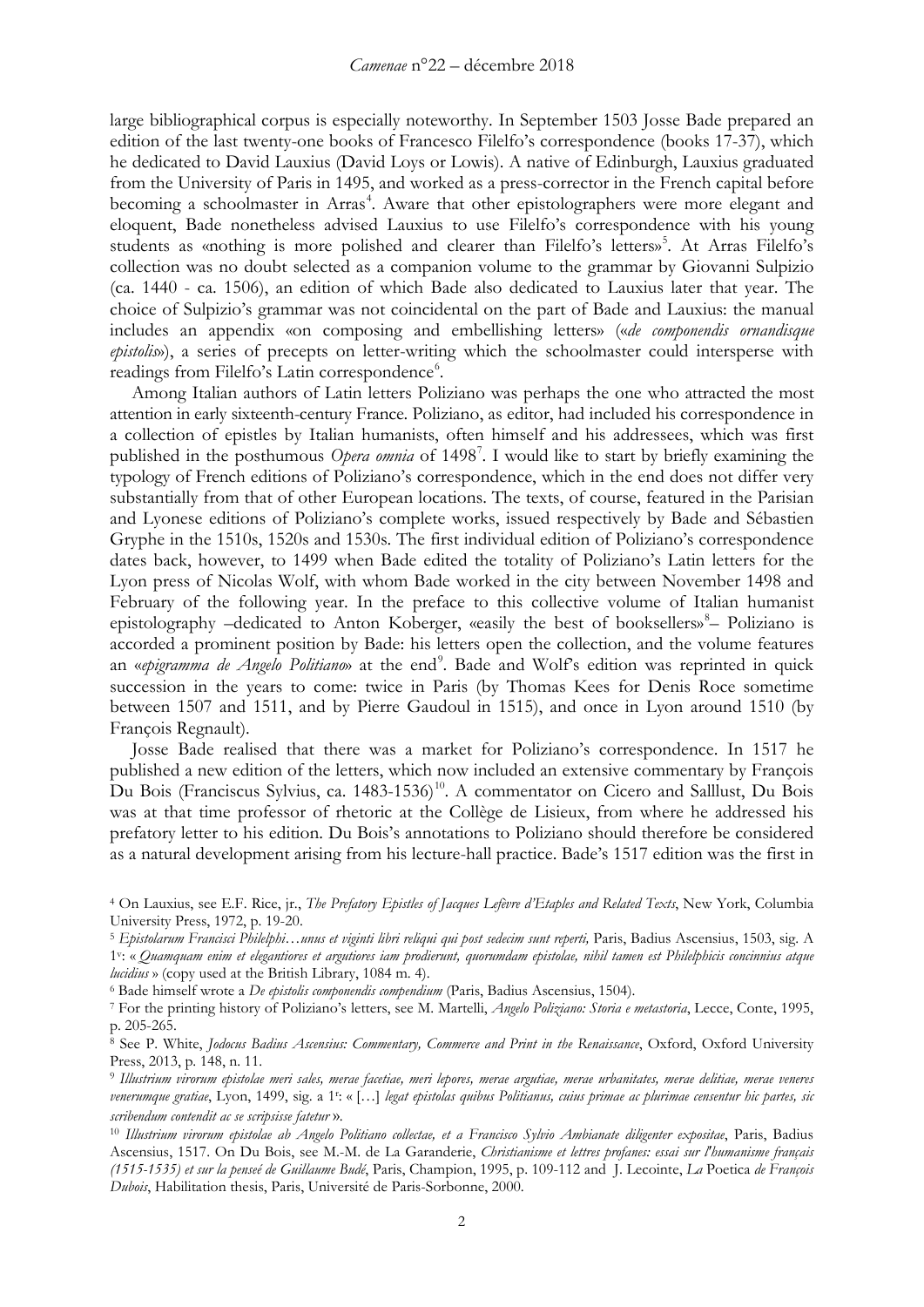a run of printings of Du Bois's commentaries which were soon expanded in successive editions, the first only three years later. Rather than simple reprints of the original text, each new edition incorporated additional material specifically prepared for the environment where the books were to be used. Thus, Paris November 1520 (but also December 1520, printed, like so many of Bade's best-sellers, by his rival Nicolas Des Prés) open with a preface by Du Bois signed from the Collège de Boncourt. The contents of each letter are first summarized by Du Bois in an «*argumentum*» followed by a short note on a specific passage written by Bade, while the margins of the page are filled with Du Bois's commentaries. In addition, the numerous Greek passages in the letters (as well as two Greek letters by Ermolao Barbaro also included in the volume) are translated by Jacques Toussain, who had already rendered all the Greek texts included in Bade's 1512 edition of Poliziano's *Opera omnia*[11.](#page-2-0) A further edition of Poliziano's letters (Paris 1523) reproduces the same scheme as its predecessor but includes a preface by the editor Nicolas Pertat (Pertatius), to whom I shall return later in my essay. Except for a new prologue by Du Bois written from the Collège de Boncourt, the last in the run of printings of Poliziano's letters (issued in 1526) features the same introductory texts as the edition published six years previously<sup>12</sup>.

Printed in folio or in user-friendly octavo format, Poliziano's Latin correspondence enjoyed considerable exposure in early sixteenth-century France. Interest in Poliziano's epistolary texts did not, however, arise in a vacuum. Rather, this phenomenon coincided with attention to other rhetorical writings by the Italian, namely his speeches, which were included, for example, in several Parisian editions of Filippo Beroaldo (for example, that of  $1520$ )<sup>13</sup>. The variety of uses to which Poliziano's Latin letters could be put accounted for their popularity. For instance, the titlepage of Wolf's edition of 1499 advertises the wit, pleasantness and urbanity of the texts (see n. 9). The epithet applied to Poliziano («*ille eruditionis heros Angelus Politianus*») which features in the title of the afore-mentioned edition of his letters published in Lyon around 1510, illustrates further the sort of reputation accorded to the Italian humanist by early printers and editors of the texts*.* Given Poliziano's wide network of correspondents, his letters also provided the reader with all sort of information about contemporaries of the author. As is well known, Poliziano's letters had been the public forum for renowned controversies on literary imitation between Paolo Cortesi, Bartolomeo Scala and Poliziano himself $14$ . In his collection of epistles, first published in the posthumous *Opera omnia* of 1498, Poliziano had included, in addition to his correspondence, the famous epistolary exchange between Giovanni Pico and Ermolao Barbaro on the subject of Latin prose. All this material –and in particular the letters that passed between Poliziano and Cortesi– were well known in Paris at the beginning of the sixteenth century<sup>[15](#page-2-4)</sup>. Indeed in his 1512 edition of Poliziano's *Opera omnia* Bade acknowledged the value of such a corpus as a valid document on polemics regarding literary imitation even if he criticised some of the contents of the texts<sup>[16](#page-2-5)</sup>.

Another humanist who became acquainted with all these materials was Erasmus, who first read Poliziano's letters around 1500. Erasmus found Poliziano's criticism of exclusive imitation of Cicero to be particularly appealing, but for him the value of Poliziano's letters went well

<span id="page-2-0"></span><sup>11</sup> See L. Delaruelle, « L'étude du grec à Paris (de 1514 à 1530) », *Revue du Seizième siècle*, 9, 1922, p. 132-149 (p. 136- 40).

<span id="page-2-1"></span><sup>12</sup> *Illustrium virorum epistolae ab Angelo Politiano partim scriptae, partim collectae, cum Sylvianis commentaries et Ascensianis scholiis, non parum auctis et diligenter repositis cumque vocabularum minus idonearum aut muinus rite usurpatarum adnotatione*, Paris, Badius Ascensius, 1526.

<span id="page-2-2"></span><sup>13</sup> For the circulation of Beroaldo's speeches in sixteenth-century France, see now A. Severi, *Filippo Beroaldo il Vecchio un maestro per l'Europa. Da commentatore di classici a classico moderno (1481–1550)*, Bologna, Società editrice il Mulino, 2015, p. 64-76.

<span id="page-2-3"></span><sup>14</sup> On these controversies, see M.L. McLaughlin*, Literary Imitation in the Italian Renaissance : the Theory and Practice of Literary Imitation in Italy from Dante to Bembo*, Oxford, Clarendon Press, 1995, p. 187-227.

<span id="page-2-4"></span><sup>&</sup>lt;sup>15</sup> See A. Moss, Renaissance Truth and the Latin Language Turn, Oxford, Oxford University Press, 2003, p. 74-76.<br><sup>16</sup> Omnium *Angeli Politiani operum tomus prior...particula*, Paris, Badius Ascensius, 1512, sig. A 1v: «[.

<span id="page-2-5"></span>*epistolis non unus est Politianus qui eas scripserit, sed complures alii, verum et docti, et eloquentes cum primis omnes, omnibusque de eruditione aut de amicitia, mutuaque laudatione farrago est* ».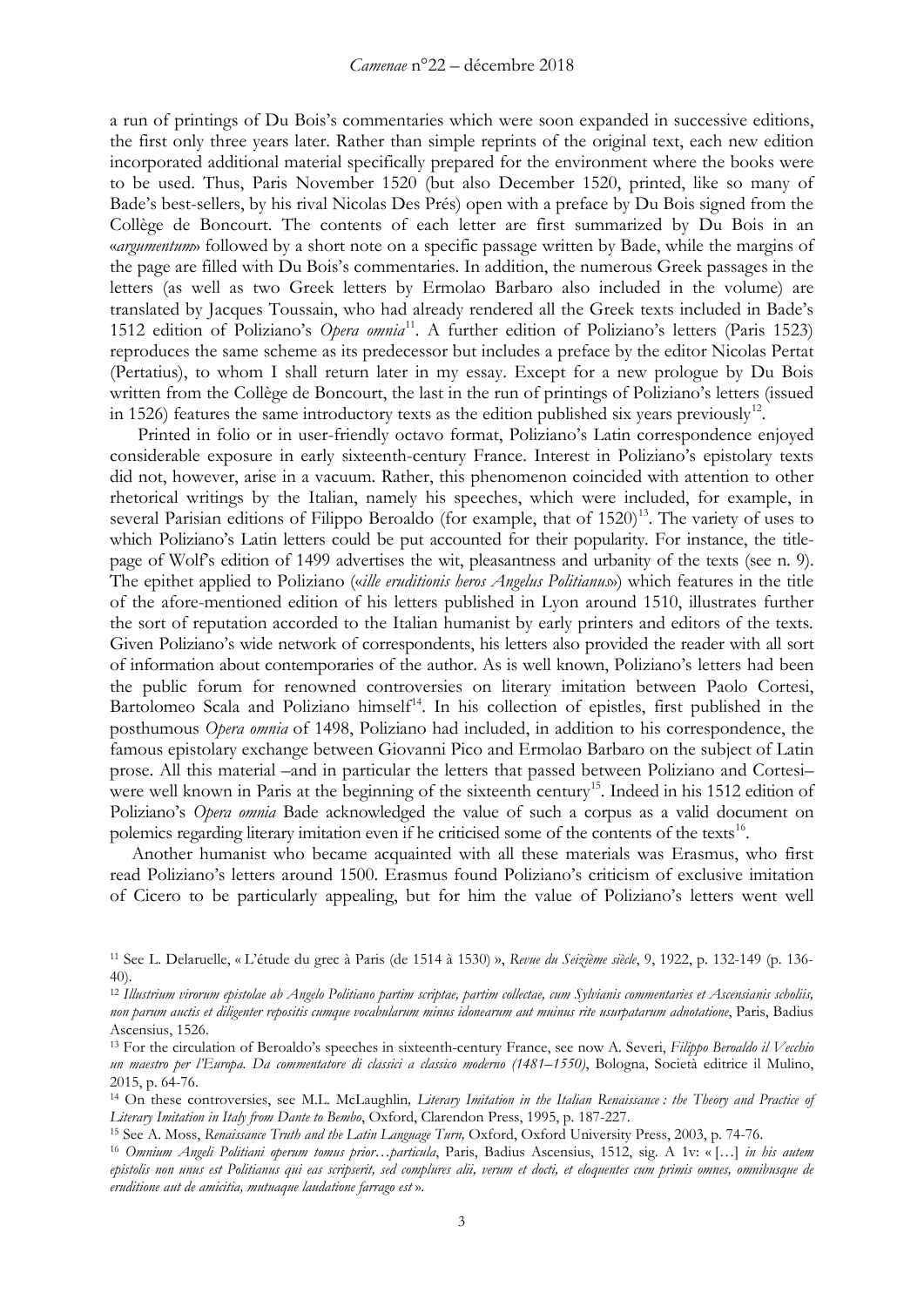beyond the mere record of specific literary controversies: he held the texts in the highest regard as models of style. As he noted in a passage from his *De conscribendis epistolis:*

It is not the concern of this essay to discuss further who deserves the ultimate prize in this art. If, leaving aside the Greek writers, I may be permitted to state my preferences in the genre under discussion, I should be inclined to assign the first place to Cicero, Pliny, and Poliziano: but on this matter everyone is entitled to his own opinion<sup>[17](#page-3-0)</sup>.

The merits of Poliziano and of other humanist epistolographers were time and again praised by Erasmus. His *Adagia* are known to have been influenced by Andrelini's letters. In addition, Erasmus admired Pico's correspondence for its elegant style and spiritual values, an opinion echoed in the title of a 1535 edition of Pico's letters published in Antwerp (*Iohannis Pici Mirandulani Epistolae non piae minus quam elegantes*). Moreover, Erasmus's views on letter-writing and the most famous Italian practitioners of the art were clearly shared by some of his contemporaries. In his survey of humanist epistolographers, Juan Luis Vives, who had sojourned in Paris from 1509 to 1512 and again in 1514 (when he befriended Nicolas Bérauld), praised Poliziano in his own *De conscribendis epistolis*. Indeed, Poliziano's epistles were recommended by the Spaniard as suitable conversation material for boys, since «their themes attract the young like fights and contests"<sup>[18](#page-3-1)</sup>.

Erasmus's views on Italian epistolary writers also exerted a strong influence on some of his friends and admirers in Paris. One of them was Thierry Morel, of Vitry-en-Perthois. Morel taught from 1520 to 1523 at the Collège de la Marche, and from 1523 onwards at the Collège de Saint Michel, of which he was also the principal<sup>19</sup>. This is the title («*archididascalus*») with which he is addressed by his fellow «Champenois" Nicolas Pertat in the dedicatory letter prefacing Morel's edition of Poliziano's letters. In the liminary poems, by Pertat and by a certain Ioannis Quaretius whom I have not been able to identify, the Collège de Saint Michel is acclaimed as a Parnassus, worthy home for Morel, «priest of the citadel of Apollo» («*arcisque Phoeneae antistes*»). Pertat and Quaretius praise Morel as a pedagogue who is equally concerned with his students' good morals and wise elocution. The list of texts edited by Morel during his tenure at la Marche and Saint Michel seems to confirm these preoccupations. Around 1520 he dedicated an edition of Mantuan's *Bucolics* to three of his students at La Marche<sup>[20](#page-3-3)</sup>. In his opening letter Morel highlighted the moral message underlying Mantuan's pastoral poetry, a text that was meant to strengthen the student's grammar while at the same time giving him his first introduction to Graeco-Roman history and culture without any fear that it might poison the minds or contaminate the morals of the youth<sup>[21](#page-3-4)</sup>. Linguistic and educational values were also obvious in Cato's *Distichs*, to which Morel prepared a series of annotations later in the  $1520s^{22}$  $1520s^{22}$  $1520s^{22}$ .

<span id="page-3-0"></span><sup>17</sup> Erasmus, *De conscribendis epistolis*, *Opera omnia Desiderii Erasmi Roterodami*, I 2, Amsterdam, North-Holland Publishing Company, 1971, I, 364 B : « *Caeterum cui palma debeatur in hoc genere, non est huius instituti pluribus verbis persequi. Si quis omissis Graecis, patiatur quenquam ullo in genere anteponi, M. Tullio, et Plinio, et Politiano primas detulerim. Sed hac sane in re fruatur suo quisque iudicio* ».

<span id="page-3-1"></span><sup>18</sup> Juan Luis Vives, *De conscribendis epistolis*, ed. by C. Fantazzi, Leiden, Brill, 1989, p. 109 : « *Allubescunt haec quidem adolescentibus velut pugnae et certamina* ».

<span id="page-3-2"></span><sup>19</sup> On Morel, see M.-M. de La Garanderie, « Recueils parisiens de lettres d'Erasme », *Bibliothèque d'Humanisme et Renaissance*, 31, 3, 1969, p. 449-465 (p. 459-460), and M. Reulos, « Thierry Morel », *Contemporaries of Erasmus: A Biographical Register of the Renaissance and the Reformation*, ed. by P.G. Bietenholz and T. Deutscher, Toronto-Buffalo-London, University of Toronto Press, 1985-1987, II, p. 460.

<span id="page-3-3"></span><sup>20</sup> *Baptistae Mantuani Bucolica seu Adolescentia in decem aeglogas divisa ab Iodoco Badio Ascensio familiariter exposita et a Theodorico Morello non paucis labeculis emaculata*, Paris, Bernard Aubri, 1520 (copy inspected at BL 11405 e. 35). Interestingly, Pertat also published an edition of Mantuan's bucolic verse in Paris in 1528 (Moreau, *Inventaire chronologique*, III, p. 440).

<span id="page-3-4"></span><sup>21</sup> *Baptistae Mantuani Bucolica*, sig. a I v : « *In manus (dum per ocium tumultuarium licebit) sumite, complectimini, adamate et ad verbum animo praesenti legite* »).

<span id="page-3-5"></span><sup>22</sup> *Cato cum commento familiari*, Paris, Pierre Grosmors, 1528.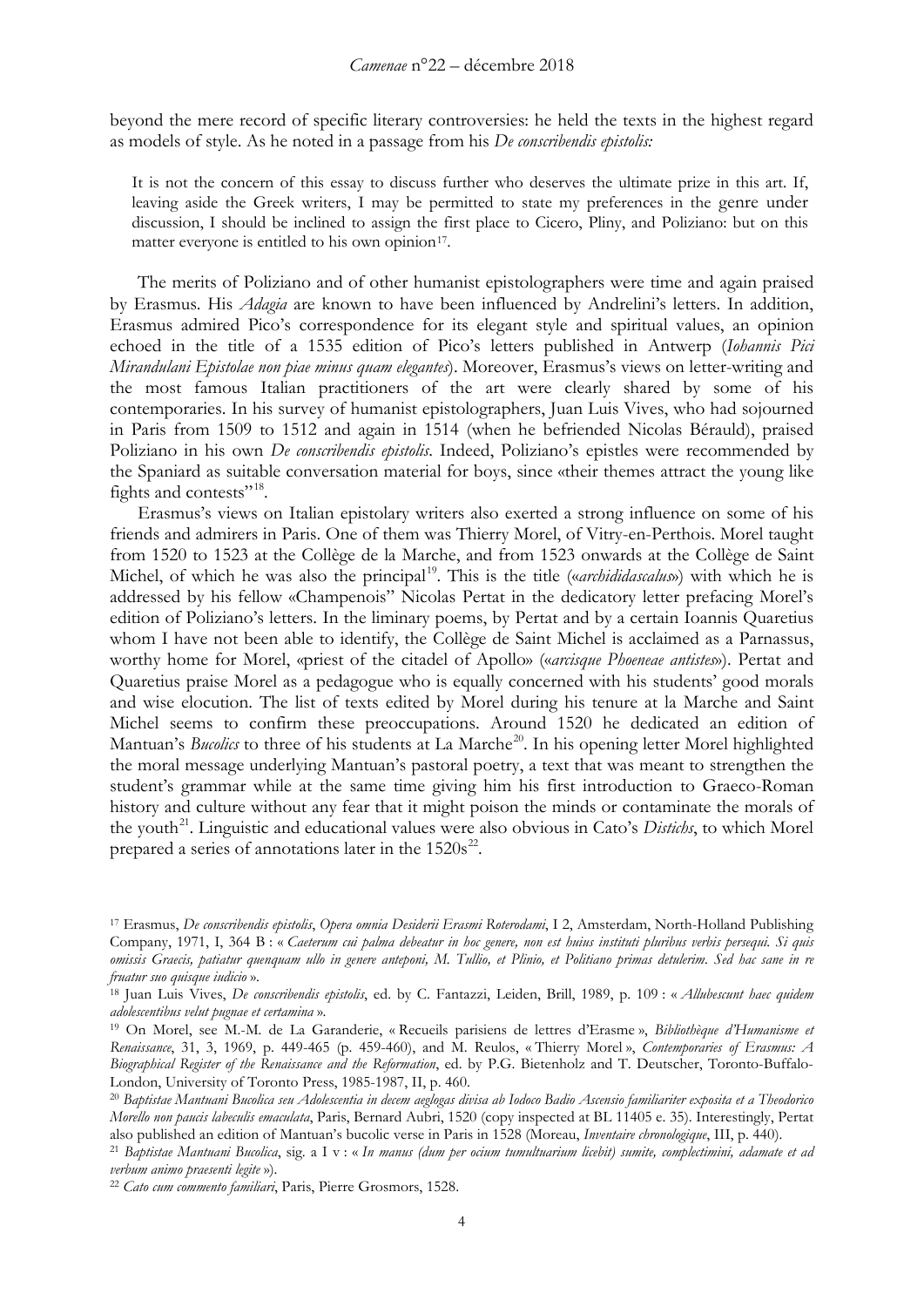Yet, Morel's chief interest was in initiating his students into the skills of prose composition in Latin. To that end he produced, for example, an edition of Lorenzo Valla's *Elegantiae*<sup>23</sup>. Morel's preoccupation with the development of a sound Latin style is also shown in the editions of humanistic letters or of letter-writing manuals for which he was responsible. In 1522 he commissioned an edition of Francesco Negro's *De modo epistolandi* for the use of his students at La Marche<sup>24</sup>. One of Morel's first editorial projects shortly after taking up his post at the Collège de Saint Michel in 1523 was a selection of Erasmus's correspondence, which was reissued two years later<sup>25</sup>. The volume was again marketed as suitable material for teaching and Erasmus's letters were labelled by Morel as « *studiosis iuvenibus admodum utiles* ». The year 1523 also saw the publication of an edition of Poliziano's correspondence by Morel, which included Du Bois's commentaries. Signed « *ex musaeo nostro divi Michaelis* », Morel's edition places Poliziano's letters in a university context. In the preface to the edition, Pertat notes that the letters were used by Morel in his teaching at Saint-Michel:

*En studiosa iuventus multis nominibus se tibi debere intellegit, quippe qui huic adornandae indefesse excubans hasce non minus politas quam doctas Politiani epistolas palam interpretandas (Herculeus siquidem labor est) suscepisti, ut tuo sub auspicio feliciter merens illam loquendi sartaginem literariamque pestem propulasaret* [26.](#page-4-3)

#### **CONCLUSION**

The manner in which collections of Italian humanist letters were handled in the Renaissance classroom has much to do with the local perspectives and needs of those who prescribed the texts. The same letter by Petrarch, Angelo Poliziano, Francesco Filelfo or Fausto Andrelini could be used for a variety of pedagogical ends. Though the terminology employed by editors and printers is, at best, elusive, and the words « *puer* », « *adolescens* » and « *iuvenis* » are very often used without distinction on titlepages, in prefaces and in dedicatory poems, we can nonetheless establish a basic typology<sup>[27](#page-4-4)</sup>. Broadly speaking, Filelfo's letters were viewed as suitable material for the elementary stages of the rhetoric curriculum. Significantly, Filelfo's texts very rarely merit annotations. Most editions of his correspondence include a thorough table of contents at the beginning and tend to present each letter with a heading summing up the contents of the text. For example, in two 1511 Parisian editions of only eighty letters from Filelfo's textual body of over two thousands documents (*Epistolae octoginta epistolarum genera complectentes acriori lima nuper recognitae*), the letters are grouped thematically (letters of encouragement, persuasion, consolation, request and so forth), following Erasmus's typology as laid out in the *De conscribendis epistolis.* By contrast, Poliziano's Latin correspondence appears to have been employed at a more advanced level within the teaching of rhetoric, if we are to judge it from Du Bois's commentaries, which tend towards « *enarratio* ». This seems to be confirmed by the only non-French edition of Poliziano's letters discussed in this essay: Andreas Cratander's edition of Poliziano's epistles, which was published at Basle in 1522. In his preface, dedicated to an ideal « *eloquentiae candidatus* », Cratander praises Poliziano's elegant themes, and distinguishes him from his predecessors and contemporaries for his erudition and balanced style:

<span id="page-4-0"></span><sup>&</sup>lt;sup>23</sup> Elegantiarum libri sex denuo recogniti cum de reciprocis pronominibus libello, Paris, Pierre Vidoue for Jean Petit, 1523.

<span id="page-4-1"></span><sup>&</sup>lt;sup>24</sup> *Epistole Francisci Nigri per Theodoricum Morellum, Campanum, spongia deletili emaculate*, Paris, s.n., 1522 (copy inspected at Bibliothèque nationale de France, Rés. Z-204). The volume was dedicated to Jean Champaigne, a conspicuous follower of Erasmus (see La Garanderie, *Christianisme et lettres profanes*, p. 107-108).

<span id="page-4-2"></span><sup>25</sup> *Desiderii Erasmi breves epistolae studiosis iuvenibus admodum utiles*, Paris, Simon de Colines, 1523, and Pierre Grosmors & Jean Petit, 1525.

<span id="page-4-3"></span><sup>26</sup> *llustrium virorum epistolae ab Angelo Politiano partim scriptae, partim collectae, cum Sylvianis commentaries et Ascensianis scholiis, non parum auctis et diligenter repositis cumque vocabularum minus idonearum aut muinus rite usurpatarum adnotatione*, Paris, Badius Ascensius, 1523, sig. aa 2r (copy used at BNF, Rés. Z-798).

<span id="page-4-4"></span><sup>&</sup>lt;sup>27</sup> On the difficulties understanding the exact meaning of these words in the sixteenth century, see C. Gilbert, « When Did a Man in the Renaissance Grow Old? », *Studies in the Renaissance*, 14, 1967, p. 7-32. In his essay, Gilbert concludes that maturity came early for Renaissance men and that a man was considered to be old at forty.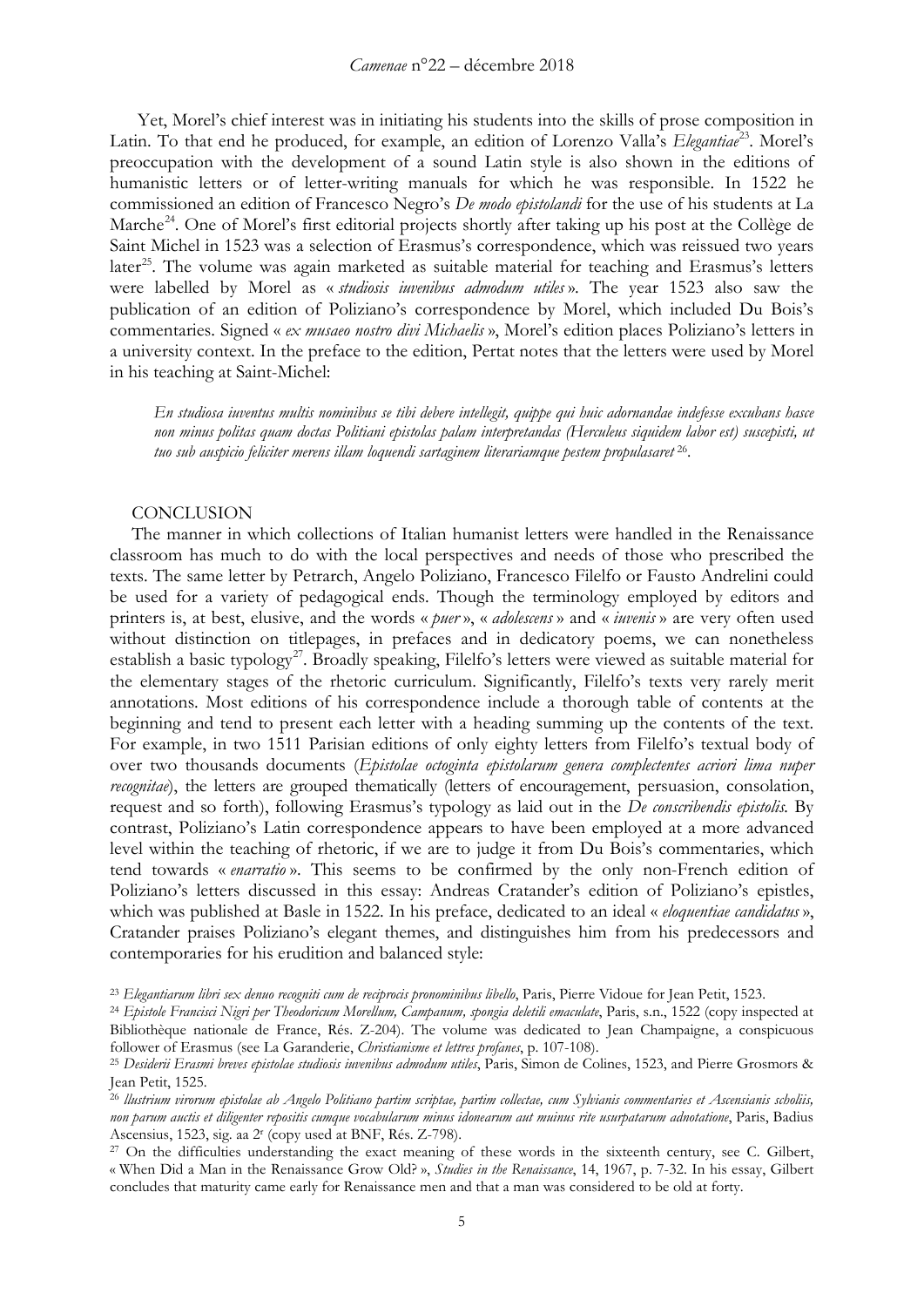*Quis vero est sinistre indoctus qui nesciat Politianum tantum valuisse cordata elocutione, praeter omnium aliarum doctrinarum divinam quandam ac consummatissimam cognitionem, ut non eruditissimos solum suae aetatis homines longo intervallo a tergo reliquerit, sed et qui mille ante se annos et amplius scripserunt, suae quasi quodam fulgore eloquentiae obscuraverit?*[28](#page-5-0).

<span id="page-5-0"></span><sup>28</sup> « Who is so perversely ignorant not to know that Poliziano, apart from a certain divine and most perfect knowledge of all the other disciplines, had such a strength with his wise elocution, that not only did he surpass the most learned men of his own age but, as if with the splendour of his eloquence, he also outshone those who had written one thousand years or more before him ? », *Angeli Politiani et aliorum virorum illustrium epistolarum libri duodecim*, Basle, Cratander, 1522, sig. a 2r (copy used at BL, 10905 bbb. 11).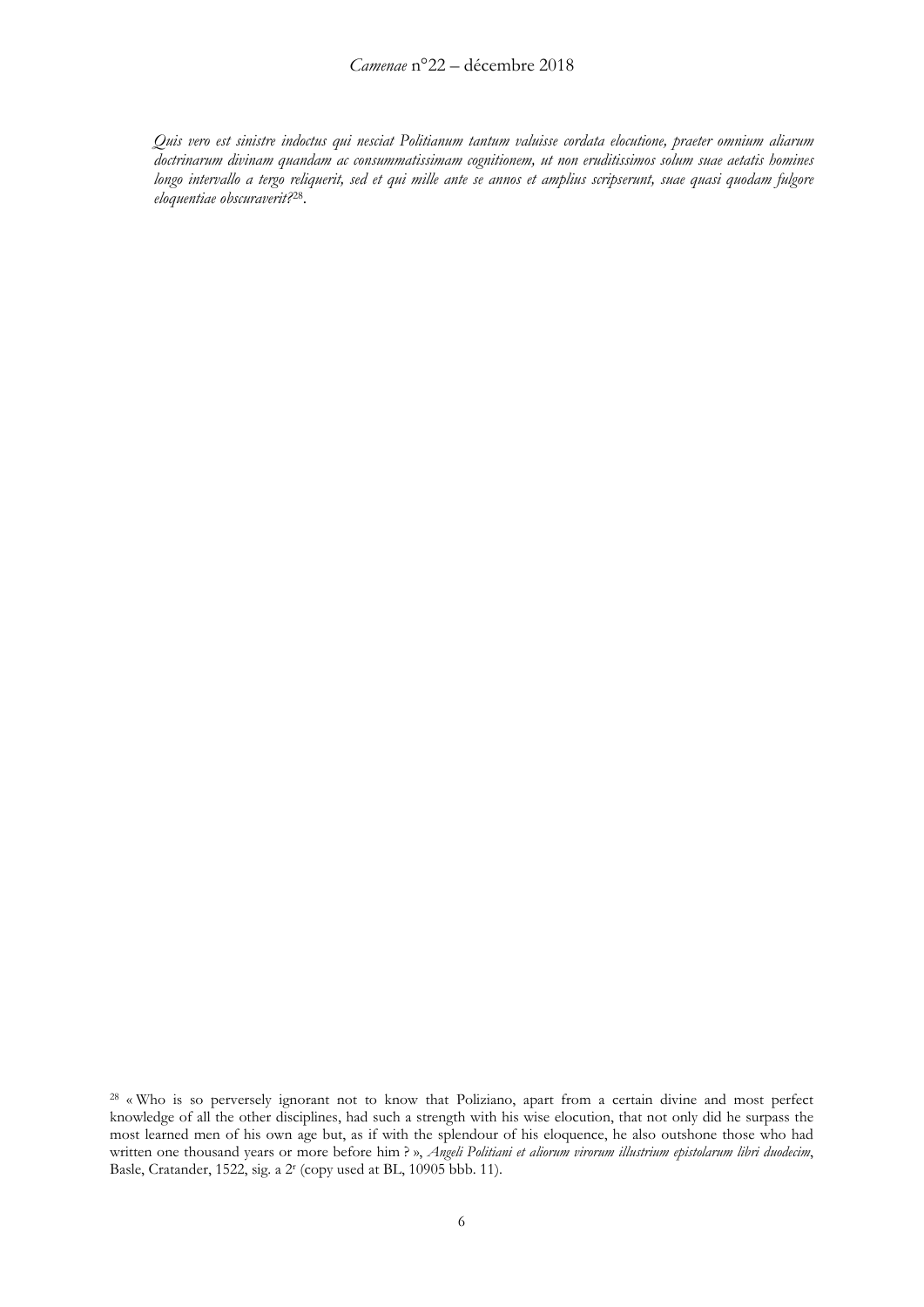# **APPENDIX**

This appendix includes a selection of editions of letters by fifteenth-century Italian humanists published in France in the early sixteenth century.

Fausto Andrelini

*Publii Fausti Andrelini Froliviensis poetae laureati atque oratoris clarissimi) epistolae proverbiales et morales longe lepidissimae nec minus sententiosae*, Paris, 1508 (two editions), 1516, 1521, 1528

Francesco Filelfo

*Epistolarum Francisci Philelphi…unus et viginti libri reliqui qui post sedecim sunt reperti,* Paris, 1503 *Epistolae octoginta epistolarum genera complectentes acriori lima nuper recognitae*, Paris 1511 (two editions)

Aeneas Sylvius Piccolomini

*Epistolae et varii tractatus Pii Secundi Pontificis Maximi*, Lyon, 1510 and 1518

Giovanni Pico della Mirandula *Aureae epistolae Iohannis Pici Mirandulani*, Paris, 1502, 1508 and 1510

Pomponio Leto *Pomponii Laeti epistolae aliquot familiares*, Paris, 1511

Angelo Poliziano

*Illustrium virorum epistolae meri sales, merae facetiae, meri lepores, merae argutiae, merae urbanitates, merae delitiae, merae veneres venerumque gratiae*, Lyon, 1499 and ca. 1510; Paris, between 1507 and 1511, and 1515; *Illustrium virorum epistolae ab Angelo Politiano collectae, et a Francisco Sylvio diligenter expositae*, Paris, 1517, 1520 (two editions), 1523, 1526; the letters are also included in Poliziano's *Opera omnia*  (Paris and Lyon in the 1510s, 1520s and 1530s)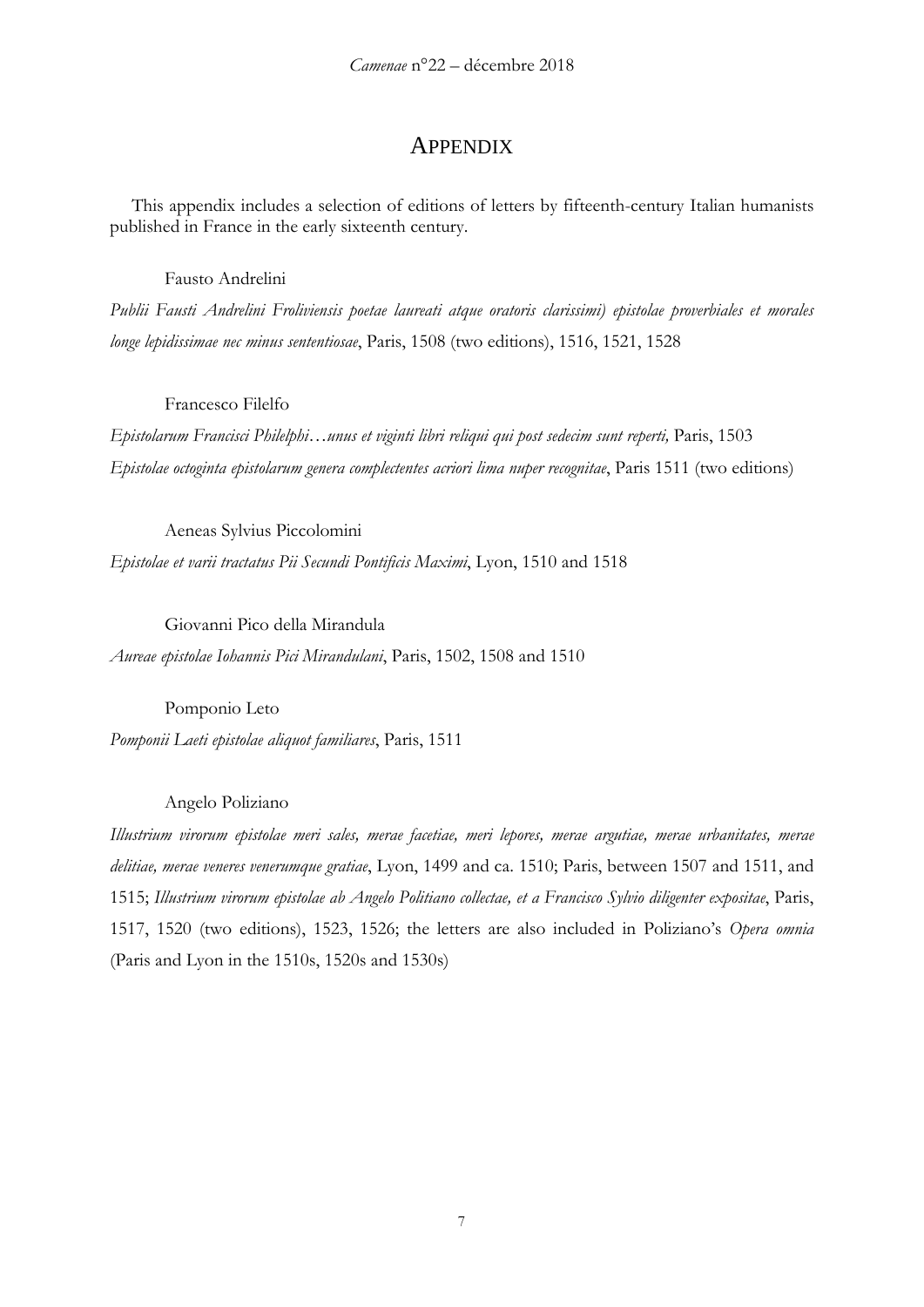### BIBLIOGRAPHIE

## **Sources primaires:**

BADE, Josse, *De epistolis componendis compendium*, Paris, Badius Ascensius, 1504. *Cato cum commento familiari*, Paris, Pierre Grosmors, 1528.

ERASME, *Desiderii Erasmi breves epistolae studiosis iuvenibus admodum utiles*, Paris, Simon de Colines, 1523, and Pierre Grosmors & Jean Petit, 1525.

ERASMUS, *De conscribendis epistolis*, *Opera omnia Desiderii Erasmi Roterodami*, I 2, Amsterdam, North-Holland Publishing Company, 1971.

FILELFO, Francesco, *Epistolarum Francisci Philelphi…unus et viginti libri reliqui qui post sedecim sunt reperti,* Paris, Badius Ascensius, 1503.

*Illustrium virorum epistolae ab Angelo Politiano collectae, et a Francisco Sylvio Ambianate diligenter expositae*, Paris, Badius Ascensius, 1517.

*Illustrium virorum epistolae meri sales, merae facetiae, meri lepores, merae argutiae, merae urbanitates, merae delitiae, merae veneres venerumque gratiae*, Lyon, 1499.

MANTOUAN, le, *Baptistae Mantuani Bucolica seu Adolescentia in decem aeglogas divisa ab Iodoco Badio Ascensio familiariter exposita et a Theodorico Morello non paucis labeculis emaculata*, Paris, Bernard Aubri, 1520.

NEGRO, Francesco, *Epistole Francisci Nigri per Theodoricum Morellum, Campanum, spongia deletili emaculate*, Paris, s.n., 1522.

POLITIEN, Ange, *Angeli Politiani et aliorum virorum illustrium epistolarum libri duodecim*, Basle, Cratander, 1522.

POLITIEN, Ange, *llustrium virorum epistolae ab Angelo Politiano partim scriptae, partim collectae, cum Sylvianis commentaries et Ascensianis scholiis, non parum auctis et diligenter repositis cumque vocabularum minus idonearum aut muinus rite usurpatarum adnotatione*, Paris, Badius Ascensius, 1523.

POLITIEN, Ange, *Illustrium virorum epistolae ab Angelo Politiano partim scriptae, partim collectae, cum Sylvianis commentaries et Ascensianis scholiis, non parum auctis et diligenter repositis cumque vocabularum minus idonearum aut muinus rite usurpatarum adnotatione*, Paris, Badius Ascensius, 1526.

VALLA, Lorenzo, *Elegantiarum libri sex denuo recogniti cum de reciprocis pronominibus libello*, Paris, Pierre Vidoue for Jean Petit, 1523.

VIVES, Juan Luis, *De conscribendis epistolis*, ed. by C. Fantazzi, Leiden, Brill, 1989.

### **Sources secondaires:**

DELARUELLE, L., « L'étude du grec à Paris (de 1514 à 1530) », *Revue du Seizième siècle*, 9, 1922, p. 132-149.

GILBERT, C., « When Did a Man in the Renaissance Grow Old? », *Studies in the Renaissance*, 14, 1967, p. 7-32.

LA GARANDERIE, M.-M. de, « Recueils parisiens de lettres d'Erasme », *Bibliothèque d'Humanisme et Renaissance*, 31, 3, 1969.

LA GARANDERIE, M.-M. de, *Christianisme et lettres profanes: essai sur l'humanisme français (1515-1535) et sur la penseé de Guillaume Budé*, Paris, Champion, 1995.

LECOINTE, J., *La* Poetica *de François Dubois*, Habilitation thesis, Paris, Université de Paris-Sorbonne, 2000.

MARTELLI, M., *Angelo Poliziano: Storia e metastoria*, Lecce, Conte, 1995, p. 205-265.

MCLAUGHLIN*,* M.L., *Literary Imitation in the Italian Renaissance: the Theory and Practice of Literary Imitation in Italy from Dante to Bembo*, Oxford, Clarendon Press, 1995.

MOSS, A., *Printed Commonplace-Books and the Structuring of Renaissance Thought*, Oxford, Clarendon Press, 1996.

MOSS, A., *Renaissance Truth and the Latin Language Turn*, Oxford, Oxford University Press, 2003.